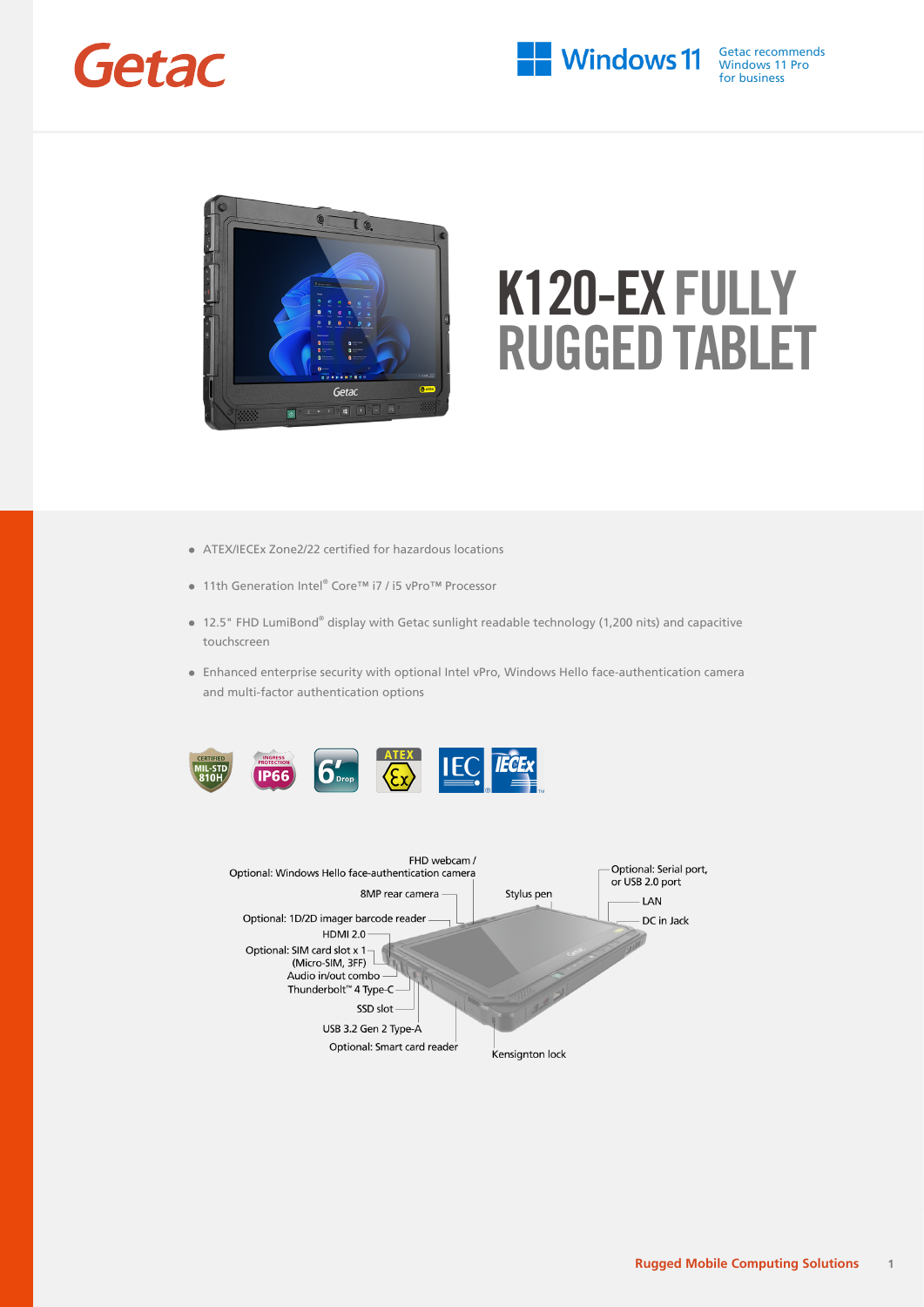#### SPECIFICATIONS

| <b>Generation</b>                | G <sub>2</sub>                                                                                                                                                                 |
|----------------------------------|--------------------------------------------------------------------------------------------------------------------------------------------------------------------------------|
| <b>Operating System</b>          | Windows 10 Pro<br>Windows 11 Pro                                                                                                                                               |
| <b>Mobile Computing Platform</b> | Intel <sup>®</sup> Core™ i5-1135G7 Processor<br>Max. 4.2GHz with Intel® Turbo Boost Technology<br>- 8MB Intel® Smart Cache                                                     |
|                                  | <b>Platform options:</b><br>Intel® Core™ i5-1145G7 vPro™ Processor<br>Max. 4.4GHz with Intel® Turbo Boost Technology<br>- 8MB Intel® Smart Cache                               |
|                                  | Intel® Core™ i7-1165G7 Processor<br>Max. 4.7GHz with Intel® Turbo Boost Technology<br>- 12MB Intel® Smart Cache                                                                |
|                                  | Intel® Core™ i7-1185G7 vPro™ Processor<br>Max. 4.8GHz with Intel® Turbo Boost Technology<br>- 12MB Intel® Smart Cache                                                          |
| <b>VGA Controller</b>            | Intel® Iris® X <sup>e</sup> Graphics                                                                                                                                           |
| <b>Display</b>                   | 12.5" IPS TFT LCD FHD (1920 x 1080)<br>Anti-static protection film<br>1,200 nits LumiBond® display with Getac sunlight readable<br>technology<br>Capacitive multi-touch screen |
| <b>Storage &amp; Memory</b>      | 16GB DDR4<br>Optional: 32GB / 64GB DDR4                                                                                                                                        |
|                                  | 256GB PCIe NVMe SSD<br>Optional: 512GB / 1TB / 2TB PCIe NVMe SSD                                                                                                               |
| <b>Keyboard</b>                  | Power button<br>5 tablet programmable buttons                                                                                                                                  |
| <b>Pointing Device</b>           | Touchscreen<br>- Capacitive multi-touch screen<br>- Optional: Dual mode touchscreen (multi-touch and digitizer)                                                                |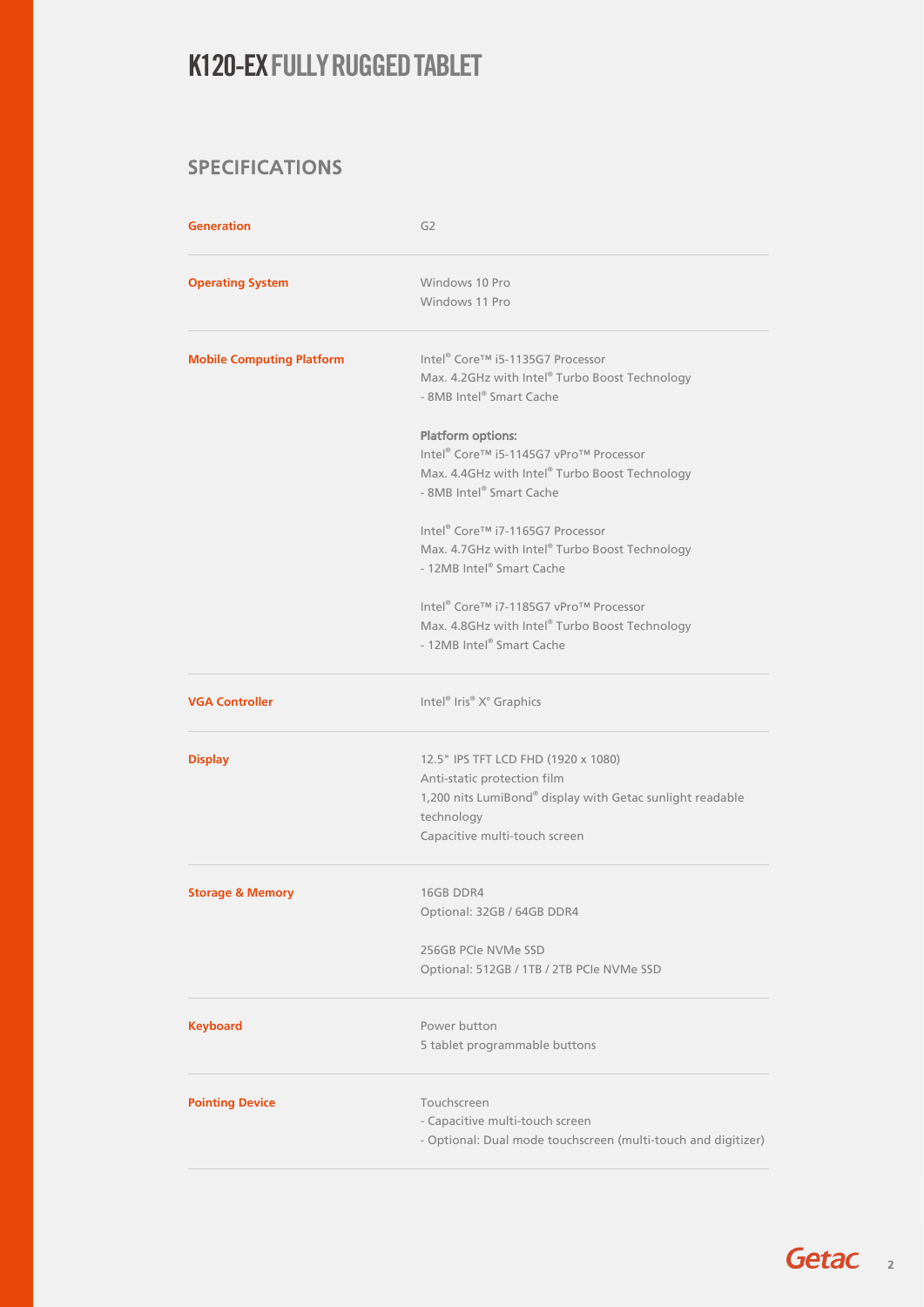| <b>Expansion Slots</b>              | Optional: 1D/2D imager barcode reader<br>Optional: Serial port (9-pin; D-sub), or USB 2.0 port                                                                                                                                                       |
|-------------------------------------|------------------------------------------------------------------------------------------------------------------------------------------------------------------------------------------------------------------------------------------------------|
| <b>I/O</b> Interfaces               | FHD webcam x 1 <sup>i</sup><br>8M pixels auto focus rear camera x 1<br>Audio in/out combo x 1<br>DC in Jack x 1<br>USB 3.2 Gen 2 Type-A x 1<br>Thunderbolt™ 4 x 1<br>LAN (RJ-45) x 1<br>HDMI 2.0 x 1<br>Optional: SIM card slot x 1 (Micro-SIM, 3FF) |
|                                     | Optional: Windows Hello face-authentication camera (front-<br>facing) $\times$ 1 <sup>i</sup>                                                                                                                                                        |
| <b>Communication Interface</b>      | 10/100/1000 base-T Ethernet<br>Intel® Wi-Fi 6 AX201, 802.11ax<br>Bluetooth (v5.2) <sup>ii</sup><br>Optional: Dedicated GPS iii<br>Optional: 4G LTE mobile broadband with integrated GPS iii, iv                                                      |
| <b>Security Features</b>            | <b>TPM 2.0</b><br>Kensington lock<br>Optional: Intel® vPro™ Technology<br>Optional: Smart card reader or HF RFID reader v                                                                                                                            |
| <b>Power</b>                        | AC adapter (90W, 100-240VAC, 50/60Hz)<br>Li-ion battery (11.1V, typical 2100mAh; min. 2040mAh) x 2                                                                                                                                                   |
| Dimension (W x D x H) & Weight      | 329.5 x 238 x 24mm (12.97" x 9.37" x 0.94")<br>1.76kg (3.88lbs) vi                                                                                                                                                                                   |
| <b>Rugged Features</b>              | MIL-STD-810H certified<br>IP66 certified<br>Vibration & 6ft (1.8m) drop resistant vii<br>ATEX & IECEx certified                                                                                                                                      |
| <b>Environmental Specifications</b> | Temperature <sup>viii</sup> :<br>- Operating: -29°C to 63°C / -20°F to 145°F<br>- Storage: -51°C to 71°C / -60°F to 160°F<br>Humidity:<br>- 95% RH, non-condensing                                                                                   |
| <b>Explosion Protection</b>         | ATEX/IECEx Zone 2/22<br>Ex II 3G Ex ic op is IIC T4 Gc<br>Ex II 3D Ex ic op is IIIB T130°C Dc                                                                                                                                                        |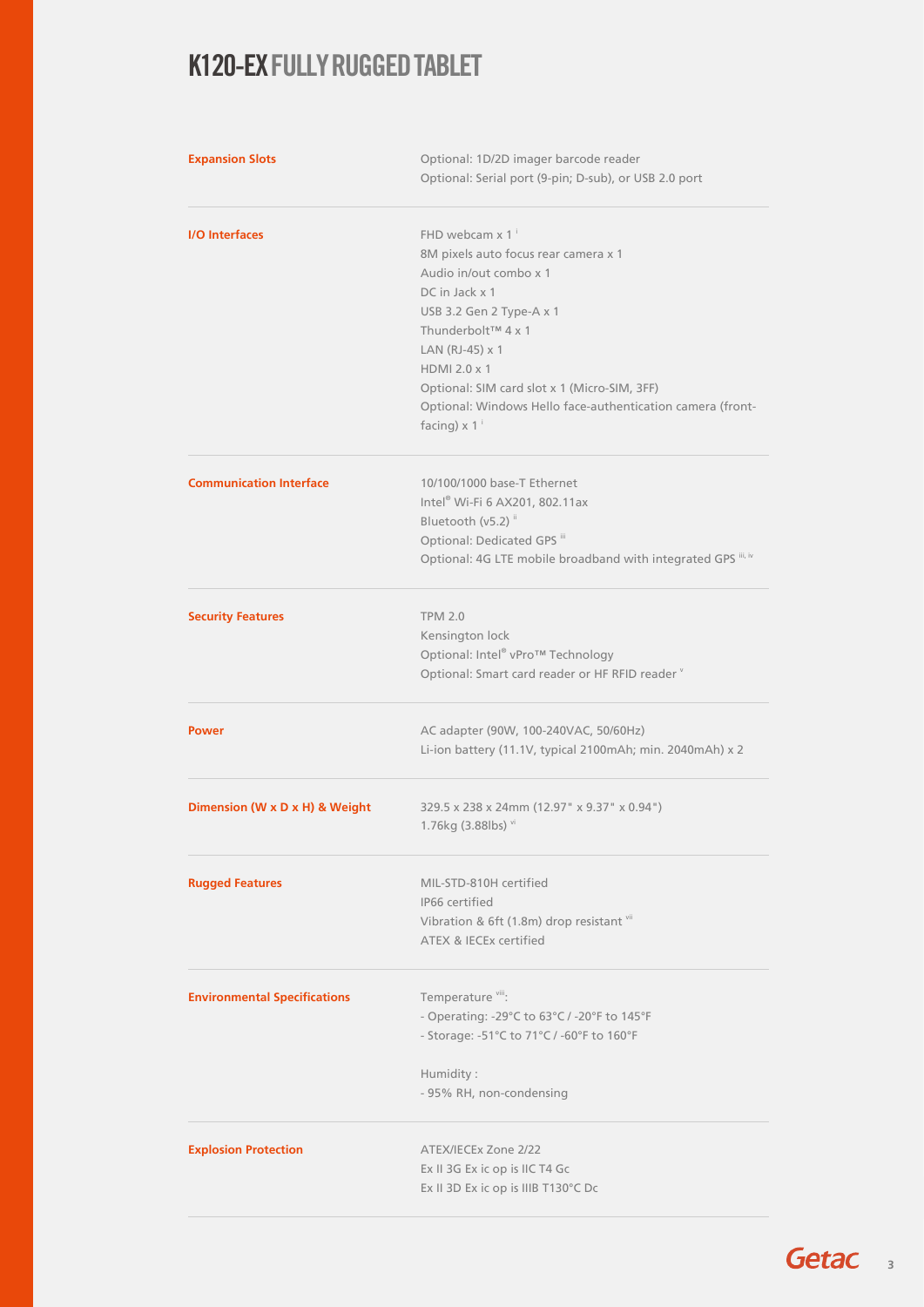| <b>Pre-installed software</b>    | <b>Getac Utility</b><br>Getac Camera<br>Getac Geolocation<br>Getac Barcode Manager <sup>"</sup><br>Optional: Absolute Persistence®                                                                                                                                                                                                                                                                                                                                                                                              |
|----------------------------------|---------------------------------------------------------------------------------------------------------------------------------------------------------------------------------------------------------------------------------------------------------------------------------------------------------------------------------------------------------------------------------------------------------------------------------------------------------------------------------------------------------------------------------|
| <b>Optional software</b>         | <b>Getac Driving Safety Utility</b><br>Getac KeyWedge Barcode Reader Utility<br>Getac Device Monitoring System (GDMS) <sup>x</sup><br>Getac VGPS Utility xi                                                                                                                                                                                                                                                                                                                                                                     |
| <b>Accessories</b>               | Battery (11.1V, typical 2100mAh; min. 2040mAh)<br>AC adapter (90W, 100-240VAC)<br>Capacitive stylus with tether<br>Optional:<br>Battery (11.1V, typical 2100mAh; min. 2040mAh)<br>Multi-Bay charger (Dual-Bay)<br>Multi-Bay charger (Eight-Bay)<br>AC adapter (90W, 100-240VAC)<br>Digitizer pen<br>Capacitive stylus with tether<br>Anti-static protection film<br>Rotating hand strap with kickstand<br>Shoulder strap (2-point)                                                                                              |
| <b>Bumper-to-Bumper Warranty</b> | Spare SSD kit<br>Accidents can take your equipment out of service when you<br>least expect it, especially in a rugged environment, which can<br>cause costly equipment downtime.<br>That is why Getac has introduced accidental damage as<br>standard under our Bumper-to-Bumper warranty, to help<br>minimize your enterprise IT costs.<br>Bumper-to-Bumper is your hassle-free guarantee. That means<br>you can depend on us to have your unit back in service within<br>days.<br><b>Standard</b><br>3 years Bumper-to-Bumper |

- I. FHD webcam and optional Windows Hello face-authentication camera (front-facing) are mutually exclusive options.
- II. Bluetooth performance and connectable distance may be subject to interference with the environments and performance on client devices, users may be able to reduce effects of interference by minimizing the number of active Bluetooth wireless devices that is operating in the area.
- III. Dedicated GPS is mutually exclusive with 4G LTE mobile broadband. Supports GPS and Glonass.
- IV. Units with 4G LTE option comes with an embedded SIM card slot.
- V. Smart card reader and HF RFID reader are mutually exclusive options.
- VI. Weight and dimensions vary from configurations and optional accessories.
- VII. Drop test results vary from configurations and optional accessories.
- VIII. Tested by an independent third-party test lab following MIL-STD-810H.
- IX. Available when barcode reader option is selected.
- X. Only compatible with Windows 10.
- XI. Models require either embedded or standalone GPS module.

Information provided herewith is for reference only, available specification shall be subjected to quotation by request.